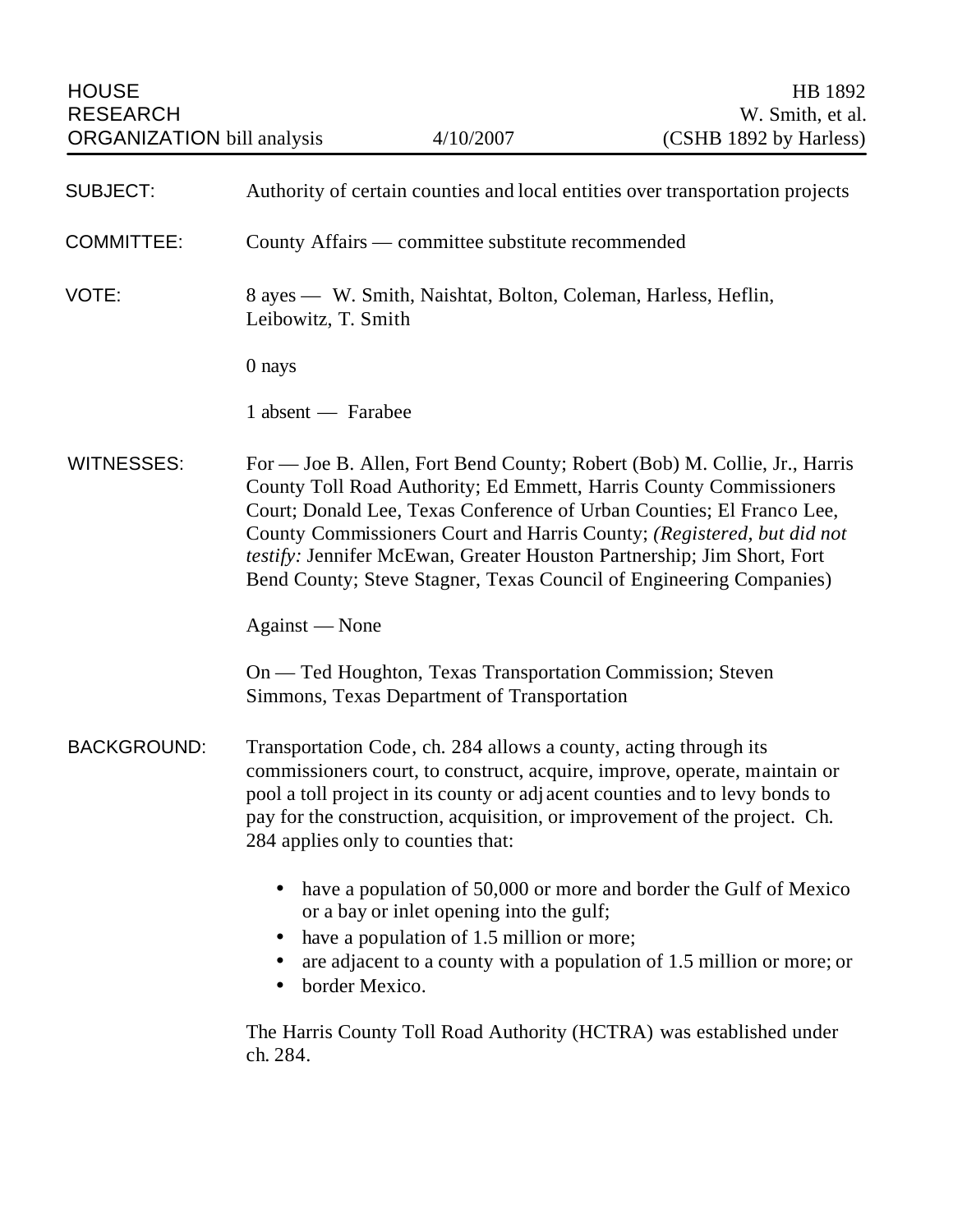Transportation Code, sec. 284.065 allows a commissioners court to pool an existing project with a new project constructed by the county in order to access revenues to pay bonds or to finance improvements, extensions, or enlargements of the new project or another segment of the existing project.

The 77th Legislature in SB 342 by Shapiro in 2001 created regional mobility authorities (RMAs). Any county or set of counties may petition the Texas Transportation Commission (TTC) to form an RMA. RMAs construct and manage transportation projects with the goal of improving mobility in a region. RMAs have the power of eminent domain, may issue bonds, and may enter into contracts with private entities for transportation projects.

Transportation Code, ch. 370 authorizes RMAs to develop the following types of transportation projects:

- toll or non-toll highways;
- freight rail facilities;
- passenger rail facilities;
- ferries;
- certain airports;
- pedestrian and bicycle facilities;
- inter-modal hubs:
- low traffic border crossing inspection stations;
- air quality improvement initiatives; and
- projects included in the State Implementation Plan for improving air quality.

Transportation Code, ch. 366 establishes regional tollway authorities. Acting through its board of directors, an authority may construct, acquire, improve, operate, maintain or pool a turnpike project in its jurisdiction and may levy bonds and collect tolls to pay for the construction, acquisition, or improvement of the project. The North Texas Tollway Authority (NTTA) was established under ch. 366.

A comprehensive development agreement (CDA) is a transportation tool used to accelerate completion of transportation projects. A CDA is a contract between a private entity and a government entity in which the private entity agrees to build and maintain a project for an up-front fee and a percentage of revenues over the life of the contract. This is in contrast to the traditional pay-as-you-go system.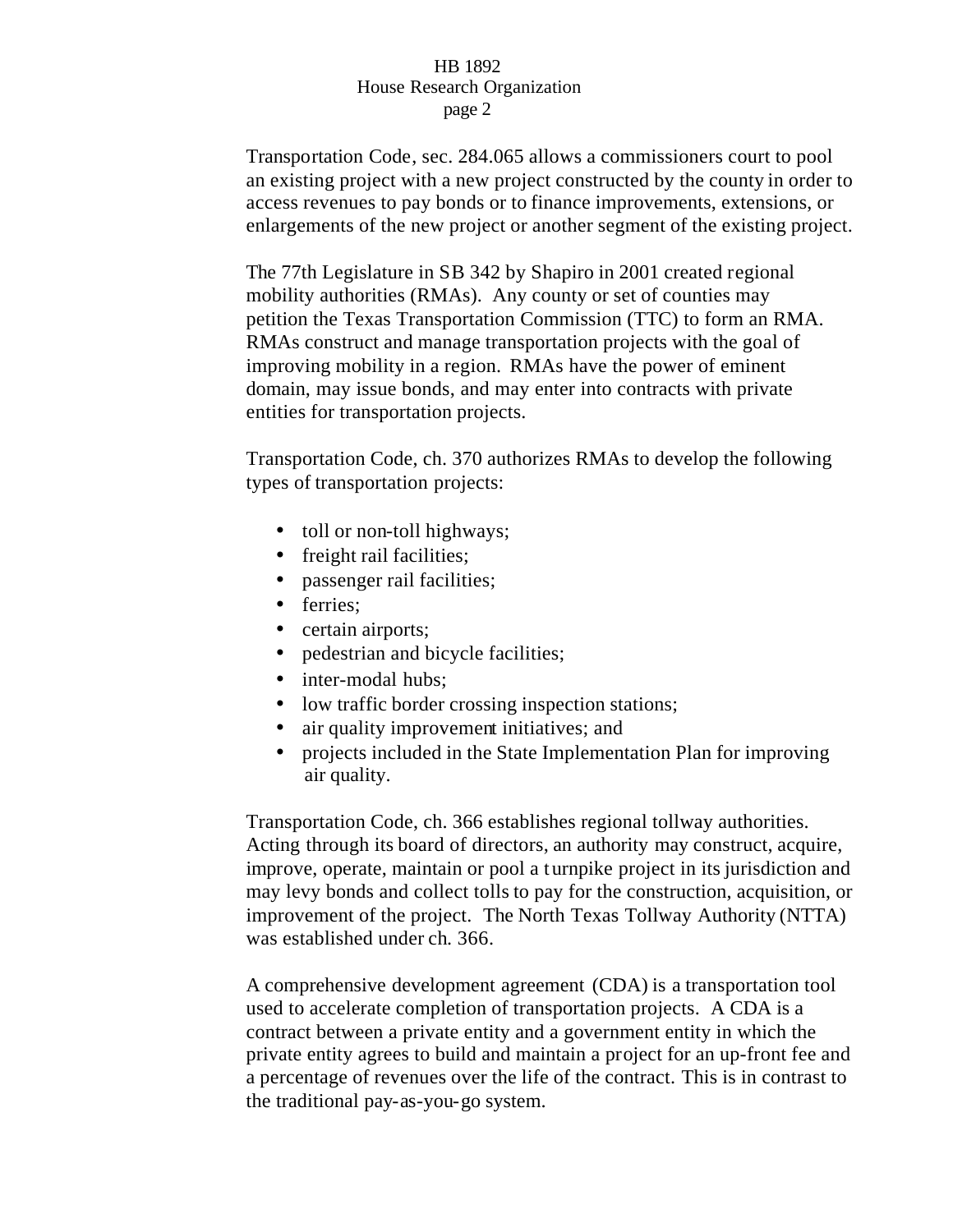A metropolitan planning organization (MPO) is a local decision-making body responsible for overseeing the metropolitan transportation planning process. An MPO is required by the federal government for each urban area with a population of more than 50,000 people.

DIGEST: CSHB 1892 would identify counties operating under Transportation Code, ch. 284 as having the primary responsibility for the financing, construction, and operation of toll projects in their counties. While TxDOT and the TTC would not be limited in their authority to acquire, construct, maintain or operate a turnpike project of their own in those counties, TxDOT and the TTC would have to enter into an agreement with the affected counties and allow them to access the state highway system, use state-owned highway rights-of-way, and provide those counties with the first option to finance, construct, or operate the portion of the toll project located in that county without any payment owed to TxDOT or the TTC. Counties would not have to pay TxDOT or the TTC if a county toll project was on or directly connected to the state highway system. These agreements would not create a joint enterprise between TxDOT or the TTC and those counties in order to avoid liability.

> This bill would allow counties operating under ch. 284 to use any county property, state highway right-of-way, or access to the state highway system, regardless of when or how the property, right-of-way, or access was acquired. TxDOT or the TTC could require the county to comply with any covenant, condition, restriction, or limitation that affected a specific right-of-way, but could not:

- deny the county the use of the right-of-way that the county had determined was necessary or convenient for a specific project, or
- require the county to pay for the use of the right-of-way or access, except to reimburse for actual third-party costs.

If a county project proposed using an improved state highway right-ofway, TxDOT and the TTC would have to enter into an agreement that included reasonable terms to accommodate the county's use of the rightof-way while protecting the interests of TxDOT and the TTC to use it for state highway operations. Neither TxDOT nor the TTC would be liable for any damages resulting from a county's use of the right-of-way or access to the state highway system as the result of such an agreement.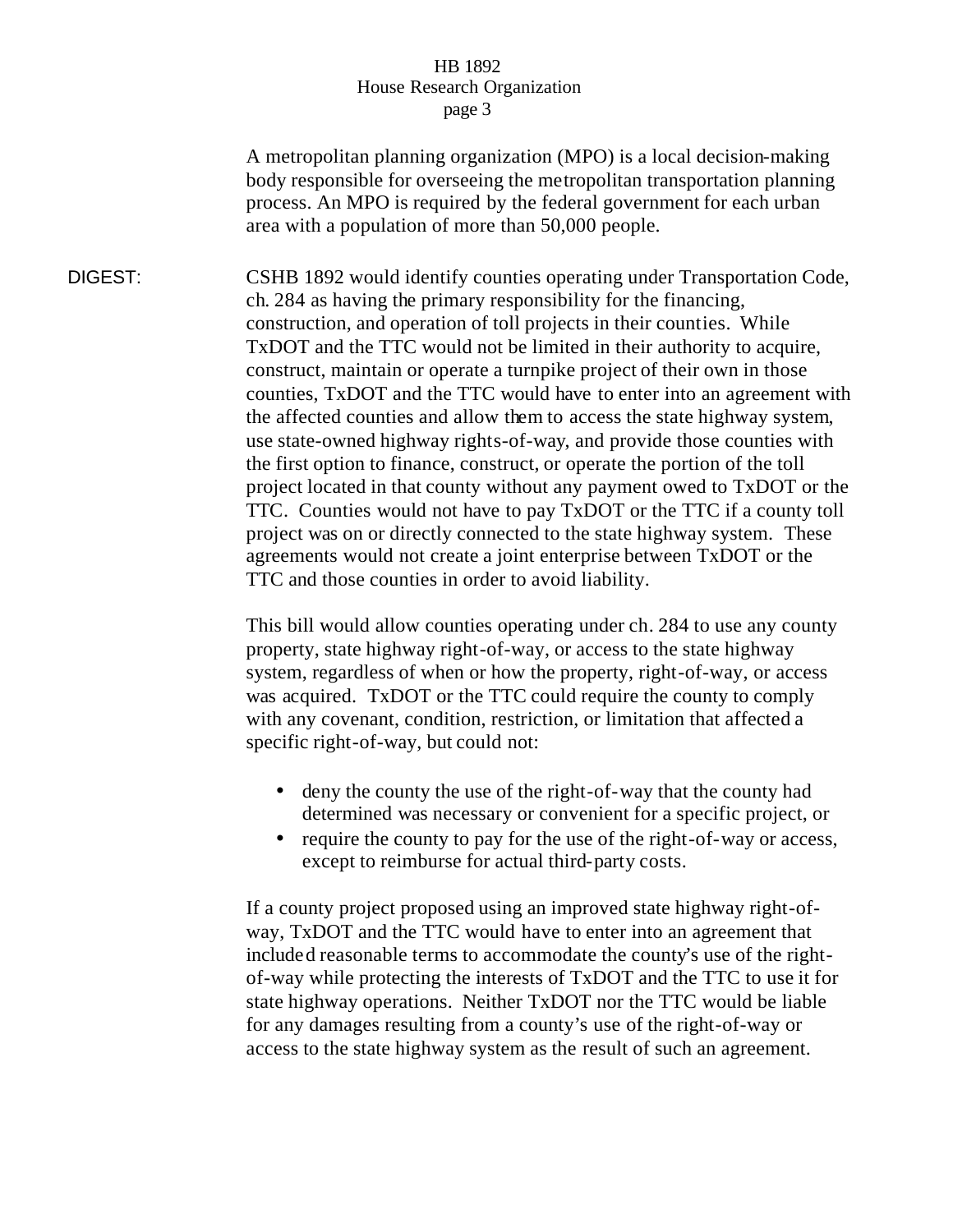CSHB 1892 would require all payments received from a comprehensive development agreement in a particular TxDOT or TTC district to be used to finance the construction, maintenance, or operation of transportation or air-quality projects in only that district, with no exceptions or reductions in the overall allocation to that district.

The bill also would expand the authority under which a ch. 284 county could operate. A county operating under ch. 284 could exercise the powers of a regional mobility authority (RMA), which would allow it to enter into a comprehensive development agreement (CDA) with a private entity. In case of a conflict, counties operating under ch. 284 would supersede RMAs operating under ch. 370. Any project operated by a private entity as a result of a CDA would not be subject to taxation. In addition, if a ch. 284 county requested or was requested to participate in the development of a project that was part of the Trans-Texas Corridor, the county would be granted all the powers of TxDOT in developing that part of the project.

CSHB 1892 would require ch. 284 county projects to submit a project plan to TxDOT biennially but would not make the plan subject to the approval, supervision, or regulation of TxDOT or the TTC. Actions by these counties would not be subject to the approval, supervision, or regulation of its MPO, except as provided by federal law. The project plan would have to include a time schedule for the project and describe the use of project funds. It also could include information about the source of project funding.

This bill would allow the commissioners court of a county or a local government corporation, without state approval, supervision, or regulation, to authorize and use surplus toll project revenues to study, design, construct, maintain, repair, or operate other roads, streets, highways, or related facilities in its jurisdiction. In so doing, the county could enter into agreements with TxDOT, the TTC, a local government entity, or any political subdivision of the state, but the county could not take an action that violated or impaired a bond resolution, trust agreement, or indenture that governed the use of the revenue of a project.

CSHB 1892 would prevent a third party from paying off the bonds and bond interest of a ch. 284 county toll project, thus causing it to become part of the state highway system, without the consent of the entity that issued the bonds in the first place.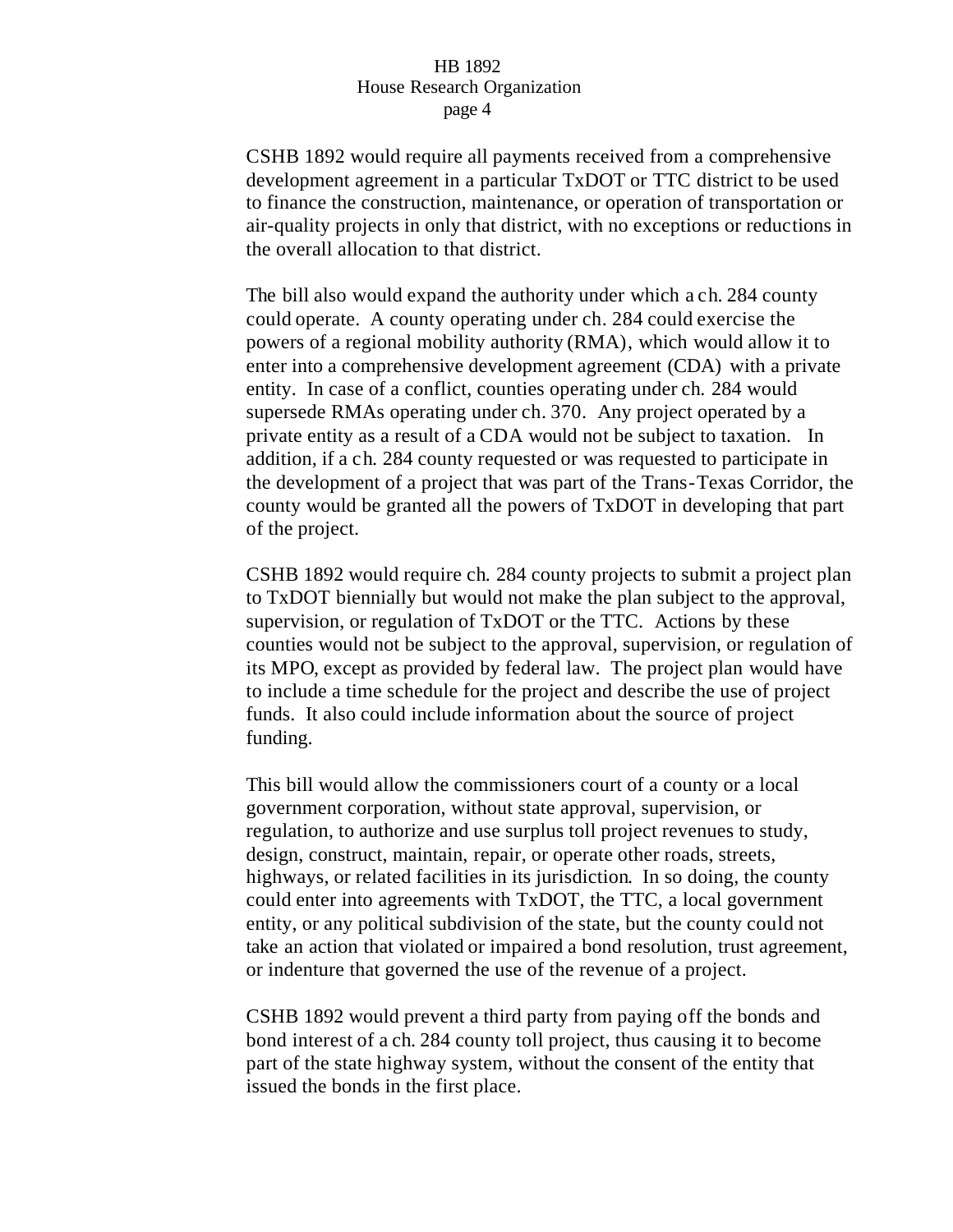The bill would also allow the commissioner's court of a county operating under ch. 284 to pool other existing projects into its tolling authority. The bill would take immediate effect if finally passed by a two-thirds record vote of the membership of each house. Otherwise, it would take effect September 1, 2007. **SUPPORTERS** SAY: **Local control.** CSHB 1892 would allow locally elected officials to exercise more control over toll road projects in their counties. If a state agency wants to build a toll project in a county with a tolling authority organized under ch. 284, it should have to give that county the right of first refusal so local decision-makers could weigh in on what was best for their constituents. Historically, local jurisdictions have been able to build toll roads without the approval, supervision, or regulation of a state agency like TxDOT and have been able to build these roads more quickly than the state because of bond financing. Now, the state is making agreements with private companies to build local toll roads, which has raised concerns about the potential ramifications of non-compete clauses. While CDAs may pad state coffers with an initial up-front payment and a percentage of toll revenues throughout the life of the agreement, private companies do not have the same incentive as elected officials do to keep toll prices low. Bond rates currently are competitive and may be the most prudent course of action. Regardless of the financing method chosen, county toll road authorities want to be the partner of first resort, rather than last. To that end, should a CDA be considered the best funding option for a regional toll project, tolling authorities organized under ch. 284 should have the right to enter into them, just as RMAs can in other parts of

the state, and CSHB 1892 would guarantee that right.

**Access.** CSHB 1892 would ensure that county toll road authorities continued to have access to state-owned rights-of-way. Gaining access to state-owned rights-of-way is essential to the construction of toll projects in local jurisdictions. These rights-of-way belong to state taxpayers, not any specific state agency, so charging local governments for this property is akin to double taxation. Still, county toll road authorities recognize a need to come to reasonable terms in acquiring an improved right-of-way from the state and have a long history of working with the state on right-of-way access. Now, the state is seeking an up-front payment and a percentage of toll revenues in exchange for rights-of-way, which treats taxpayers as though they are private entities seeking to enter a CDA. Local taxpayers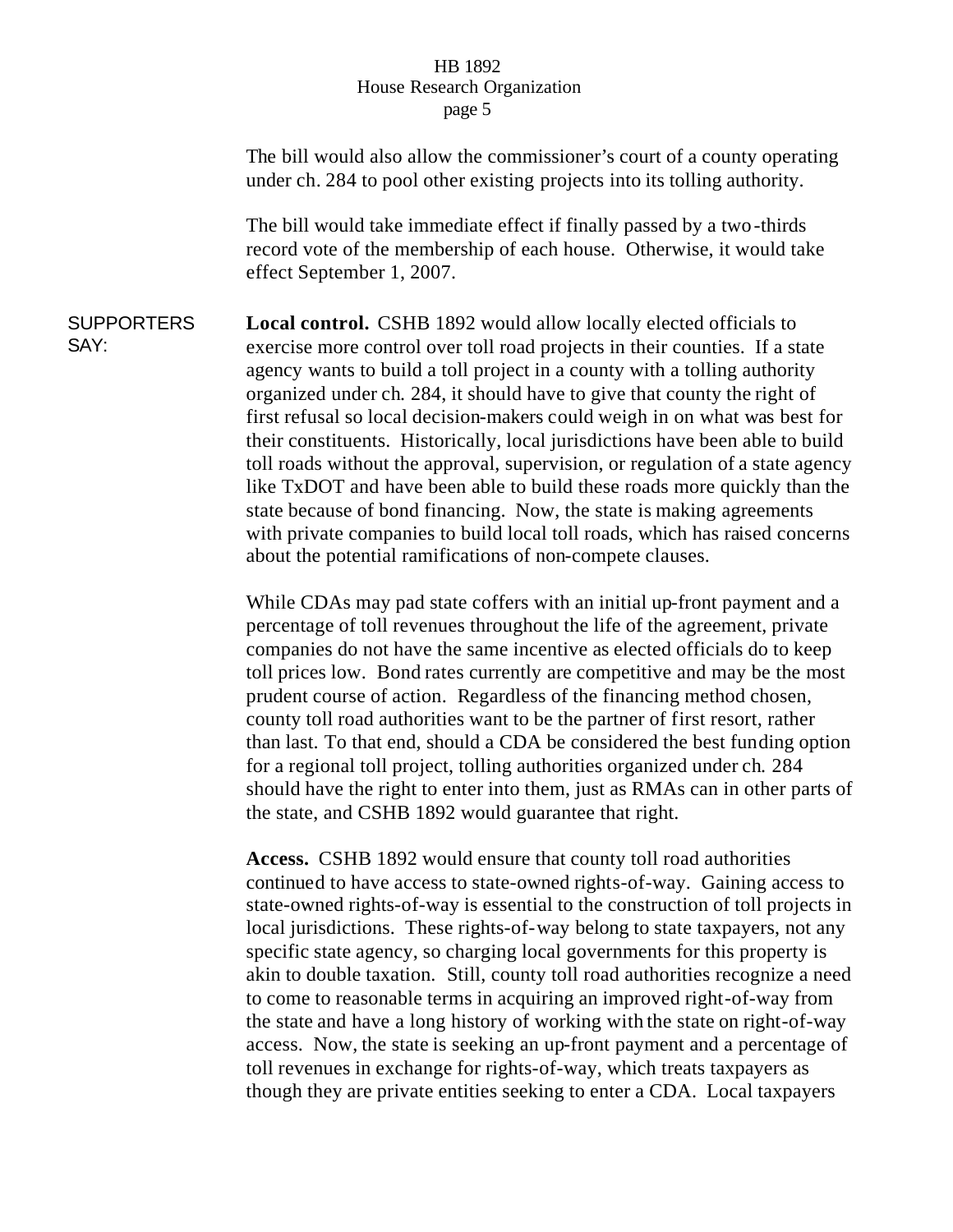are not seeking to make a profit from the construction of bond-financed toll roads and neither should state agencies.

**Revenue.** CSHB 1892 would keep money generated by toll roads in one region from being spent in another region. Originally, toll roads were permitted in the state as a method of accelerating construction of a specific project through bond financing. In this scenario, tolls simply were collected to pay back the bonds, operate and maintain the roads, and pay for tollway feeder roads. Recently, toll revenues have been seen as a method for securing financing for additional non-tolled project construction, and RMAs have specifically been given the authority to use surplus revenue in this manner. By providing toll road authorities organized under ch. 284 with the powers of RMAs, the bill would allow surplus toll revenues to be spent on free non-tolled projects in the same district, such as roads, highways, transit systems, and bicycle and pedestrian projects. The bill also would prevent state agencies from using surplus toll revenues or funds generated from a CDA in a county operating under ch. 284 and then spending the proceeds on projects outside the district. Taxpayers should be guaranteed that money they generated would stay in the district to support the overall goals of mitigating traffic congestion and improving regional air quality.

**Federal compliance.** CSHB 1892 would not put federal funding for transportation projects at risk. County toll road authorities have proven themselves to be good working partners with state agencies. Collaborations have included project oversight, engineering planning, connectivity reviews, and environmental impact analyses in order to conform to federal guidelines. In all cases, the plans of the county toll road authorities have had to be approved by the MPO, which is a federally mandated entity that must take into consideration the impact a project will have on regional air quality and statewide federal funding. No county toll road authority would construct a project that was not federally approved and that could jeopardize future funding opportunities for the region. Ultimately, this bill would not take state authorities out of the planning process but instead would allow local tolling decisions to be made by locally elected officials, who are more accountable to their constituents.

OPPONENTS SAY: **State oversight.** This bill would prevent a state agency like TxDOT from having oversight over county and regional transportation authorities within its jurisdiction. While MPOs have to approve transportation improvement projects (TIPs), they are operated by locally elected officials whose duties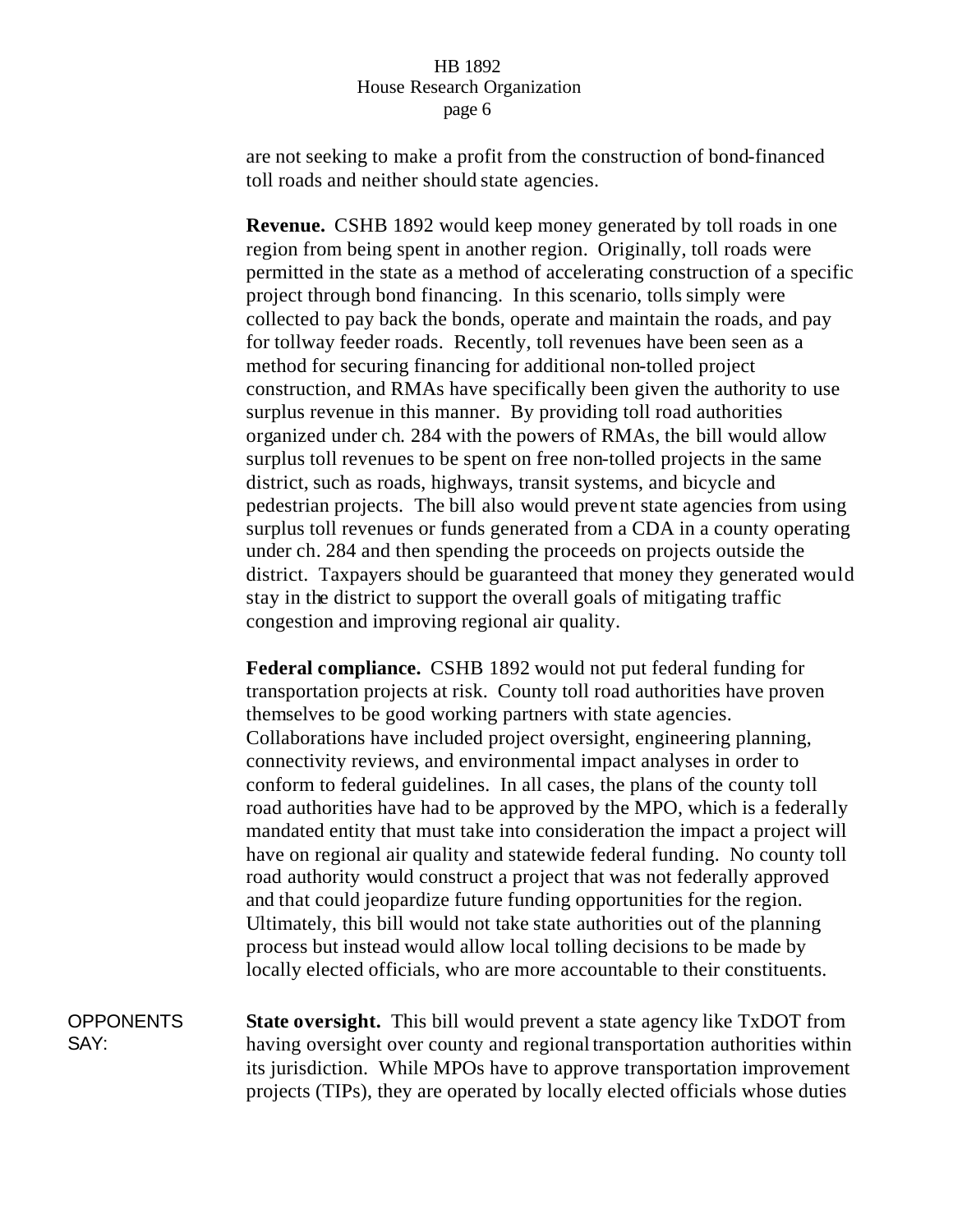and responsibilities are to their region first. TxDOT is responsible for planning, designing, building, operating, and maintaining the state's transportation system and is the state's point of contact with the federal government. This global perspective includes interpreting federal policy on issues such as air quality, environmental impacts, safety, and international trade corridors on behalf of local jurisdictions.

While this bill would require a ch. 284 county to file a project plan every other year, it would set a dangerous precedent in allowing a county commissioners court to plan a regional project without any state oversight. This bill would affect not only Harris and surrounding counties but every county along the Gulf Coast and the international border. Nearly three dozen counties would be allowed to ignore state authority, potentially resulting in a loss of federal funding statewide.

**State liability.** CSHB 1892 would not prevent state agencies from being liable for actions or damages that result from decisions made by county toll road authorities. If a county broke a federal law, funding would be withheld from the state no matter what Texas statutes said. One such way a county could inadvertently put statewide funding at risk is by exceeding its conformity budget, which is a limit on emissions in a region. Even if only one region exceeded its limit, it would put the entire state's federal funding in peril. To avoid such a scenario, projects usually are planned by a local jurisdiction with the help of TxDOT. Then, the area's MPO includes the project in its TIP and seeks the approval of the TTC. This two-tier approval process ensures that both regional and statewide considerations are taken into account.

**Pooling.** This bill could jeopardize the state's ability to build intrastate roadways. When constructing a statewide toll project, not every segment of a roadway is going to be revenue positive. Commuters may want to travel through rural areas to get to other metropolitan areas, but most of the toll revenues will be generated in the cities. In order to fund the construction of an entire statewide turnpike system, individual segments of the toll road would be pooled, so that surplus revenues generated in an urban area would enable the state to construct a segment in a rural area. If a state agency were to build a toll road segment in a city and then that city could seize that right-of-way for free, all funds generated from tolls in that district would have to stay in that district and would prevent the state from being able to build any other segment of the project.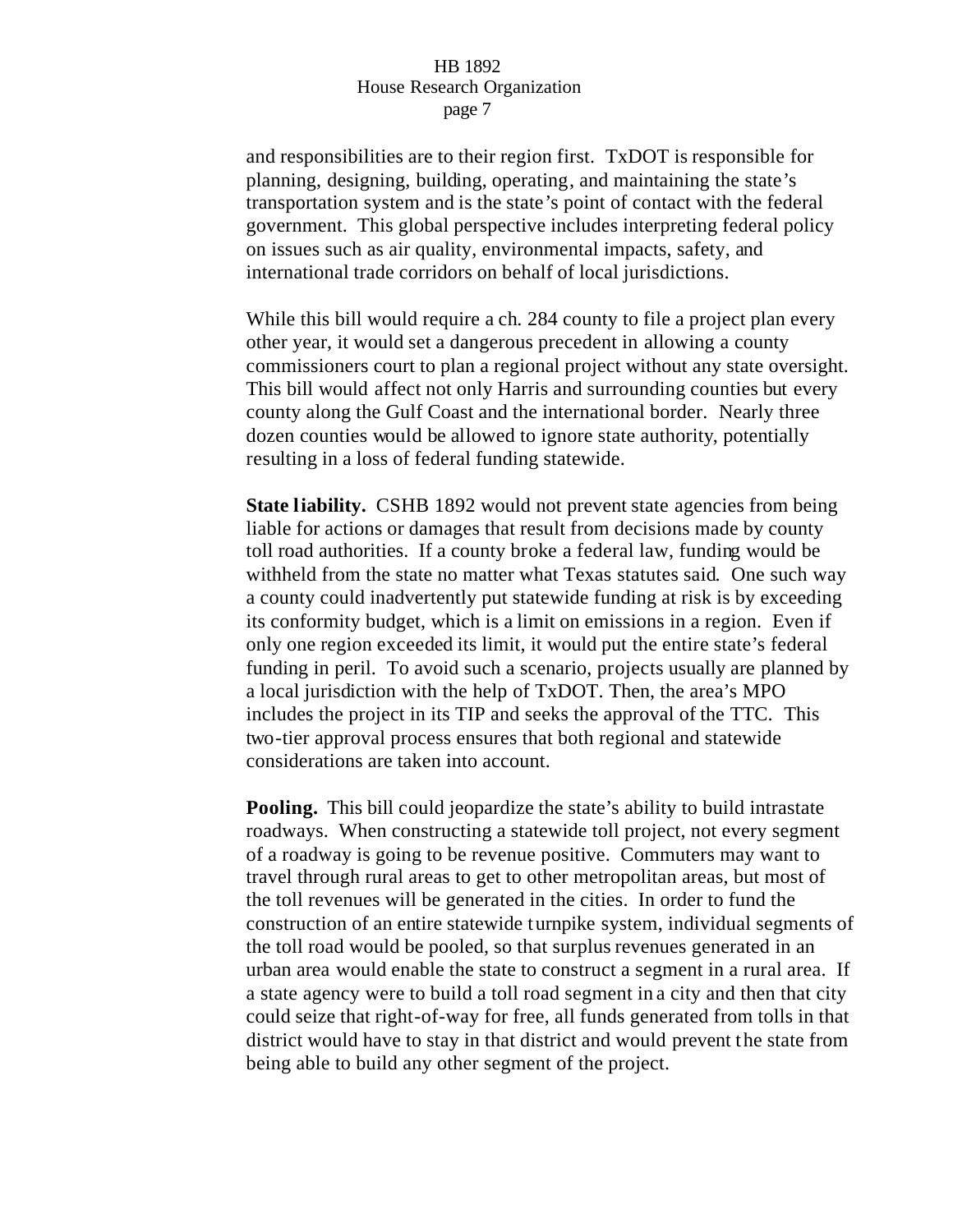**Rights-of-way.** CSHB 1892 would go too far by allowing counties operating under ch. 284 to seize any state-owned tolled or non-tolled project in their regions. State law now allows RMAs to keep all surplus toll revenue generated from projects they construct and to use these proceeds to support other transportation projects in their region. Likewise, if this bill passed, counties operating under ch. 284 also could retain surplus revenues generated in this manner. Yet, this bill would prevent the state from enjoying the same privileges the regional and county authorities have in re-allocating surplus toll revenues from projects it constructs by making all of its rights-of-way free and available to counties operating under ch. 284. While the bill would require county toll road authorities to come to an agreement and provide reasonable terms to protect the interests of state agencies in the use of rights-of-way, the bill further would require state agencies to provide all state-owned rights-of-way for free, which seriously hampers the state's ability to negotiate. State agencies certainly would continue to provide right-of-way access for county toll road authority projects, but the state should not simply cede all of its transportation projects to a county authority.

**Comprehensive development agreements (CDAs).** CSHB 1892 would jeopardize the state's ability to leverage CDAs. None of the CDAs with the state contain non-compete clauses that negatively would impact local governments. Instead, existing non-compete clauses have been designed to ensure that the state does not use proceeds from the agreement to build a free roadway that reduces traffic on that private partner's tolled road. These agreements do not prevent a county toll road authority or other government entity from building roadways that might compete with those toll roads in the district. Further, it does not prevent the state from repairing or improving existing thoroughfares. Rather, because state agencies may enter into CDAs, state rights-of-way have real market value that can be put to good use supporting transportation projects across the state. This value should not be squandered by allowing county toll road authorities to have free access to state rights-of-way to fund projects in only their own districts. Instead, county toll road authorities should have to take into consideration the fair market value of state assets.

NOTES: The committee substitute would require TxDOT or the TTC to spend payments received from a CDA in the same district where the funds originated. The substitute also specified that a county toll road authority would have the right of first refusal for all toll projects in its county. The substitute differs in stating that a county must enter into an agreement with